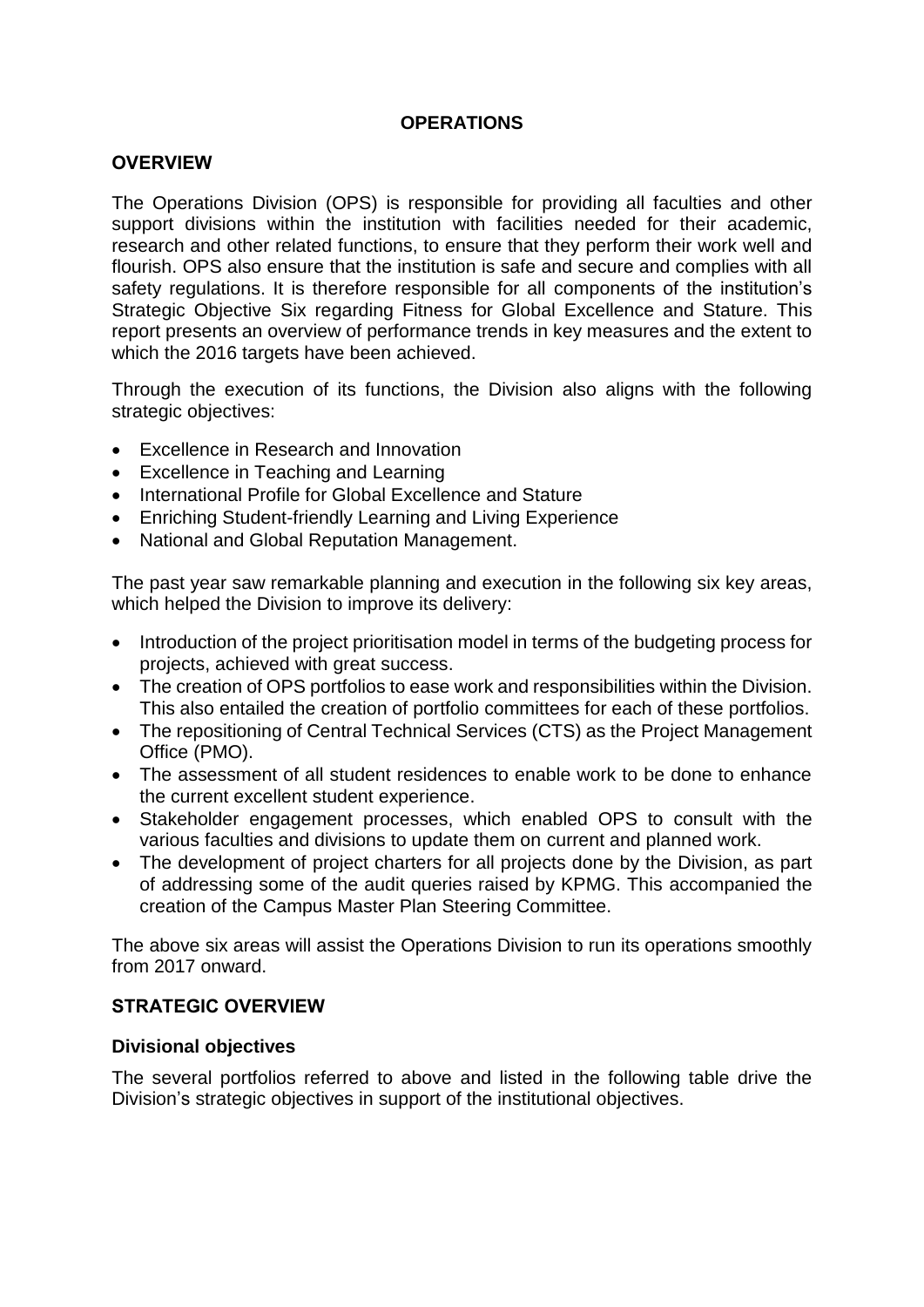| Table 1: Divisional strategic objectives                                                                                                                                        |                                                              |  |  |  |  |
|---------------------------------------------------------------------------------------------------------------------------------------------------------------------------------|--------------------------------------------------------------|--|--|--|--|
| <b>Divisional strategic objectives</b>                                                                                                                                          | <b>Portfolio</b>                                             |  |  |  |  |
| Strategic planning for and maintenance of the<br>University of Johannesburg's physical<br>infrastructure within the framework of the<br>University's Infrastructure Master Plan | <b>Campus Maintenance</b>                                    |  |  |  |  |
| Security and protection of the physical<br>infrastructure of the University and of the staff,<br>students and members of the public, utilising<br>such infrastructure           | <b>Security</b>                                              |  |  |  |  |
| A safe and healthy environment for employees<br>and students of the University of Johannesburg                                                                                  | <b>Health</b><br><b>Occupational</b><br>and<br><b>Safety</b> |  |  |  |  |
| Provision of excellent facilities for academic<br>activities to occur                                                                                                           | <b>Teaching and Learning</b>                                 |  |  |  |  |
| Provision of excellent student accommodation/<br>residences                                                                                                                     | <b>Student Residences</b>                                    |  |  |  |  |
| Provision of accommodation to all international<br>and national researchers                                                                                                     | <b>Academic Accommodation</b>                                |  |  |  |  |
| Energy efficient management                                                                                                                                                     | <b>Sustainability</b>                                        |  |  |  |  |
| Access for People with Disability to all the<br>institution facilities                                                                                                          | <b>Compliance</b>                                            |  |  |  |  |
| Availing great facilities to all within the institution                                                                                                                         | <b>Infrastructure</b>                                        |  |  |  |  |
| Approval of all major building projects and<br>acquisition of physical assets                                                                                                   | <b>Central Technical Services</b>                            |  |  |  |  |

# **Portfolio focus and targets**

As indicated above, a number of portfolios were created in 2016 based on the portfolio facilities management methodology. These portfolios are aligned with the strategic framework for the development of campuses by implementing key initiatives derived from the six strategic objectives of the University. Portfolios may overlap in terms of the benefits they provide, but for record purposes, each portfolio is discussed according to the particular strategic objective that it most aligns with.

# **Strategic Objective One: Excellence in Research and Innovation**

 $\triangleright$  Infrastructure Portfolio:

The portfolio charter was developed and approved during 2016. Space management activities provide information regarding space use and space planning purposes. The Infrastructure Portfolio has set up processes for regular engagements with Student Affairs and faculties. The DHET Norms and Standards on Student Housing, which refer to the provision of student accommodation, also align with Strategic Objective One and allow the various projects under way to address the standard of student accommodation appropriately.

 $\triangleright$  This aspect also links directly to Strategic Objective Four – that of an enriching student-friendly learning and living experience.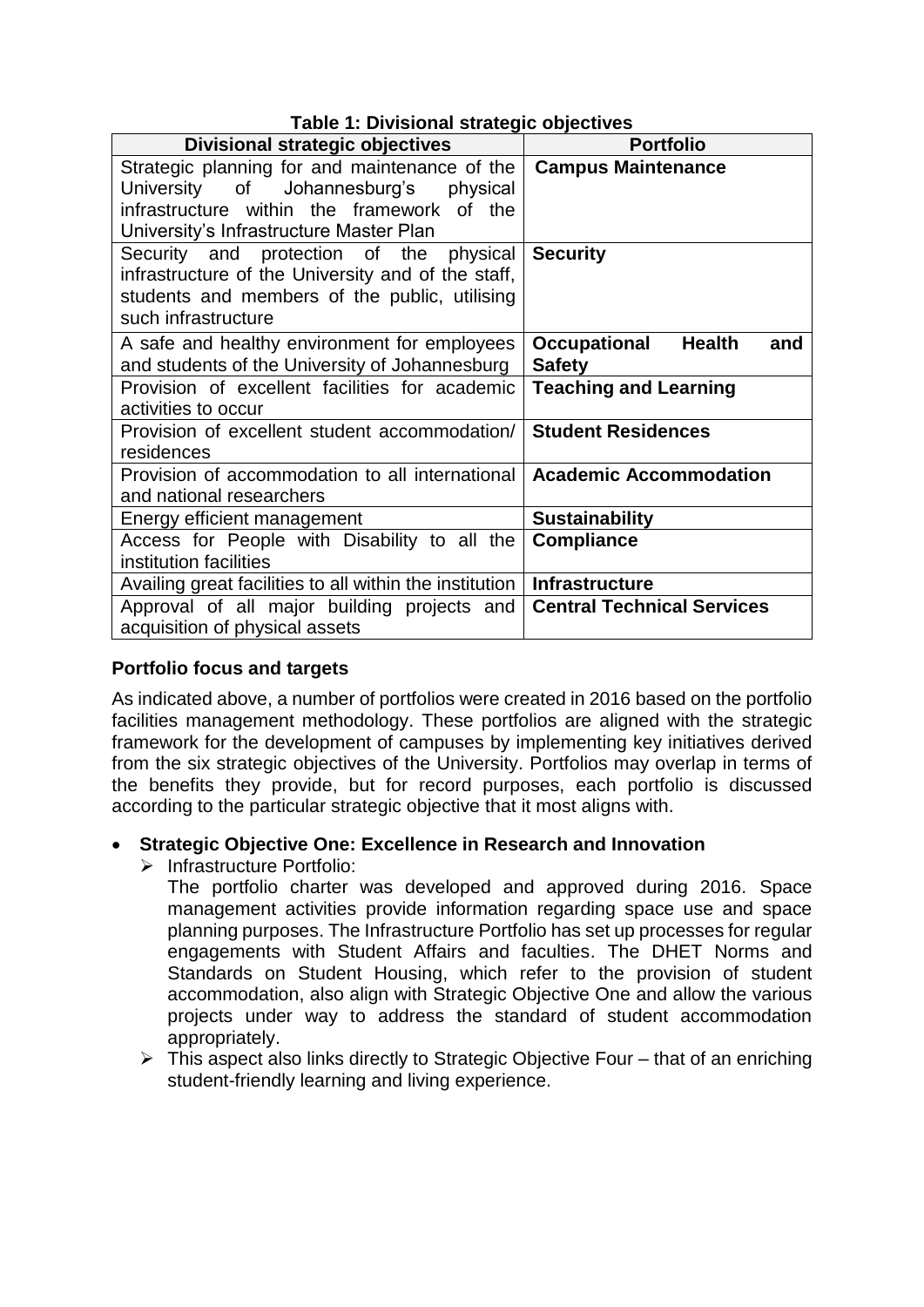# **Strategic Objective Two: Excellence in Teaching and Learning**

Teaching and Learning Portfolio:

A project manager was allocated to this portfolio and the necessary project charters were approved. The portfolio addresses all the teaching and learning needs and requirements of the four University campuses.

 $\triangleright$  Sustainability Portfolio: A project manager was allocated to this portfolio and the portfolio charter was approved. The objective of the portfolio is to address all sustainability matters on all campuses of UJ. Collaboration with FEBE has commenced. The formal UJ Sustainability Policy was developed and tabled for approval in August 2016.

#### **Strategic Objective Three: International Profile for Global Excellence and Stature**

Campus Master Planning Portfolio:

The establishment and activation of the Campus Master Plan Steering Committee will assist with all portfolios and initiatives by providing a platform through which Strategic Objective Three can be realised. The planning and development of infrastructure and related capital projects that support Global Excellence and Stature will be enhanced and the profile of the University systematically improved in a consistent manner.

# **Strategic Objective Four: Enriching Student-friendly Learning and Living Experience**

Student Residence Portfolio:

A project manager was allocated to this portfolio and project charters for all residences work were approved. Residence upgrade projects were implemented, and a significant number completed in 2016 across all campuses. All work needed for residence refurbishment was identified per residence, which allowed UJ to work towards addressing the norms and standards as required by the promulgated DHET Policy on Student Housing.

**EXECUTE:** Library Upgrade Project: The Library Upgrade Project has significantly improved the study and learning spaces in the libraries at APK, APB and DFC in support of Strategic Objective Four.

#### **Strategic Objective Five: National and Global Reputation Management**

 Although operational projects do not directly support Strategic Objective Five, the establishment and activation of the Campus Master Plan Steering Committee will assist with all portfolios and initiatives by providing a platform through which to support National and Global Reputation Management.

#### **Strategic Objective Six: Fitness for Global Excellence and Stature**

 $\triangleright$  The introduction of the Campus Master Plan Steering Committee will provide a platform for the integration of the many different initiatives that support the University's Strategic Objective Six. The following initiatives were identified: improvement of the campus libraries; wayfinding projects; improvement of accommodation; participation in community projects; and initiatives that either create or improve the overall experience of staff, students and visitors at UJ.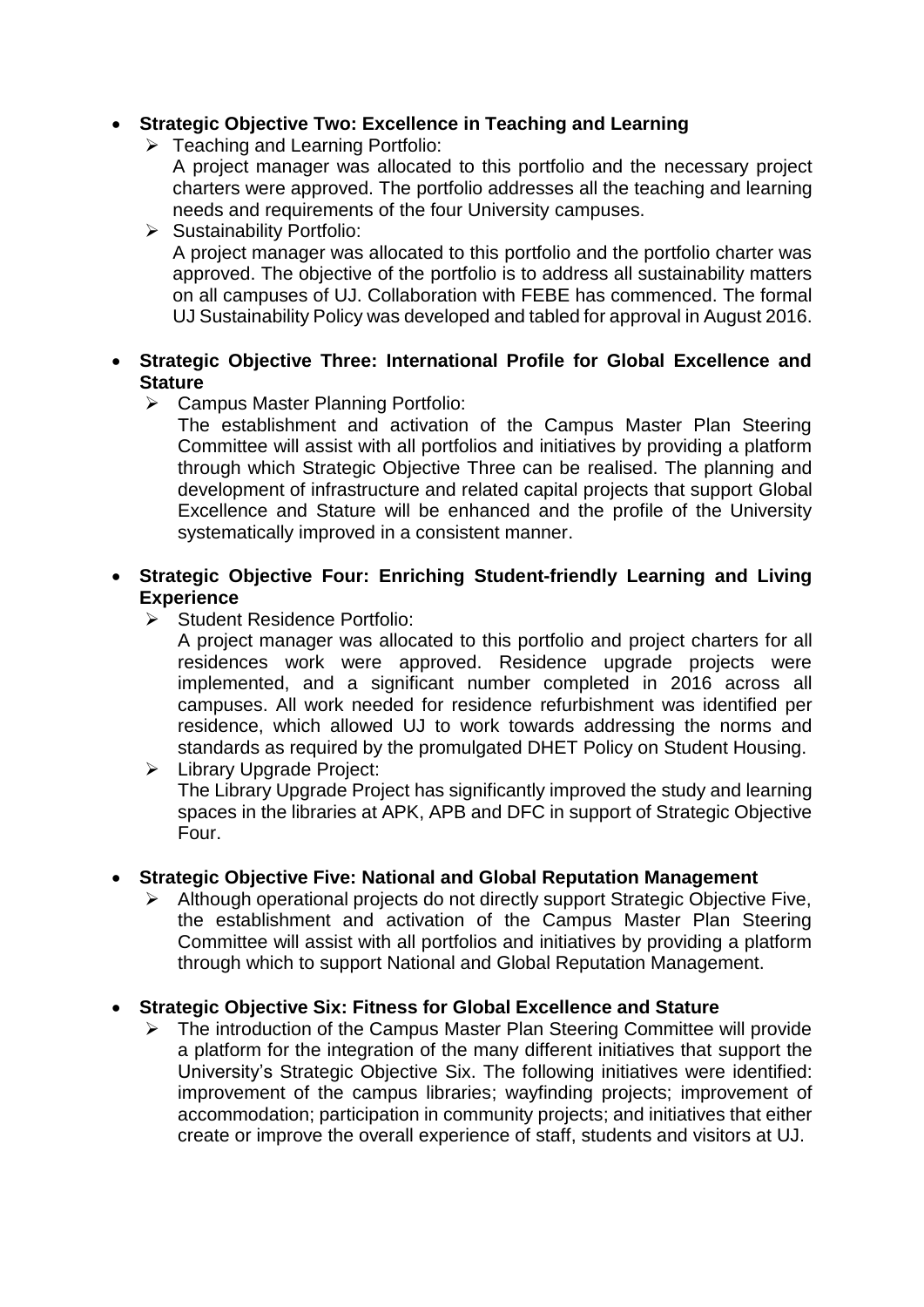# **Project Management Office**

The profile of the Central Technical Services project management function was adjusted in terms of the implementation of a portfolio based on project management methodology. As such, the Central Technical Services has been repositioned as the Project Management Office with the objective of managing the various projects and portfolios within a portfolio-based methodology, an approach that will better align staff and resources with the UJ Strategic Objectives.

Through the course of 2016, the Project Management Office managed various projects in the following portfolios: Student Residences, Teaching and Learning, Occupational Safety, Infrastructure and Sustainability, and completed 13 such projects.

# **GOVERNANCE FRAMEWORK**

OPS reports to the following UJ Council Committees:

- Planning and Resource Committee of Council
- Risk Management Committee of Council
- People with Disabilities Committee of Council.

In addition, OPS reports to the University Management Executive Committee (MEC), and various other committees.

The governance of the Operations Division is regulated by:

- UJ Finance and Procurement Policies and Procedures
- The Operations Annual Performance Plan
- The UJ's Campus Master Plan.

The UJ Campus Master Plan of 2013 is the approved infrastructure interpretation of the strategy of the University and was the basis and guideline of what informed the UJ Infrastructure Plan of 31 July 2014. It included key programmes, such as the consolidation of the Faculty of Management on APB Campus and the creation of the Johannesburg Business School. Planning for DFC Campus projects, which include the expansion of the Faculty of Engineering and the Built Environment and the Faculty of Health Sciences Medical School, started in 2016.

This is also in line with the capital project planning focus, a review of the UJ Campus Master Plan, which was completed in 2014. The revised UJ Campus Master Plan subsequently informed a review of the original UJ Infrastructure Plan during 2016.

#### **RISK MANAGEMENT**

A Risk Register is consistently managed by bringing forward and updating identified or new risks at monthly OPS Management Team and Risk Management meetings, throughout the year. Each portfolio within the Division based their 2016 budget on the mitigation and reduction of risks, which were identified through internal and external audit reports, meetings of the Risk Management Committee of Council, and various committee structures and forums. The monitoring and mitigation of risk areas that have financial, environmental, and reputational impact will continue to be prioritised. A number of mitigating measures have been implemented to address areas that require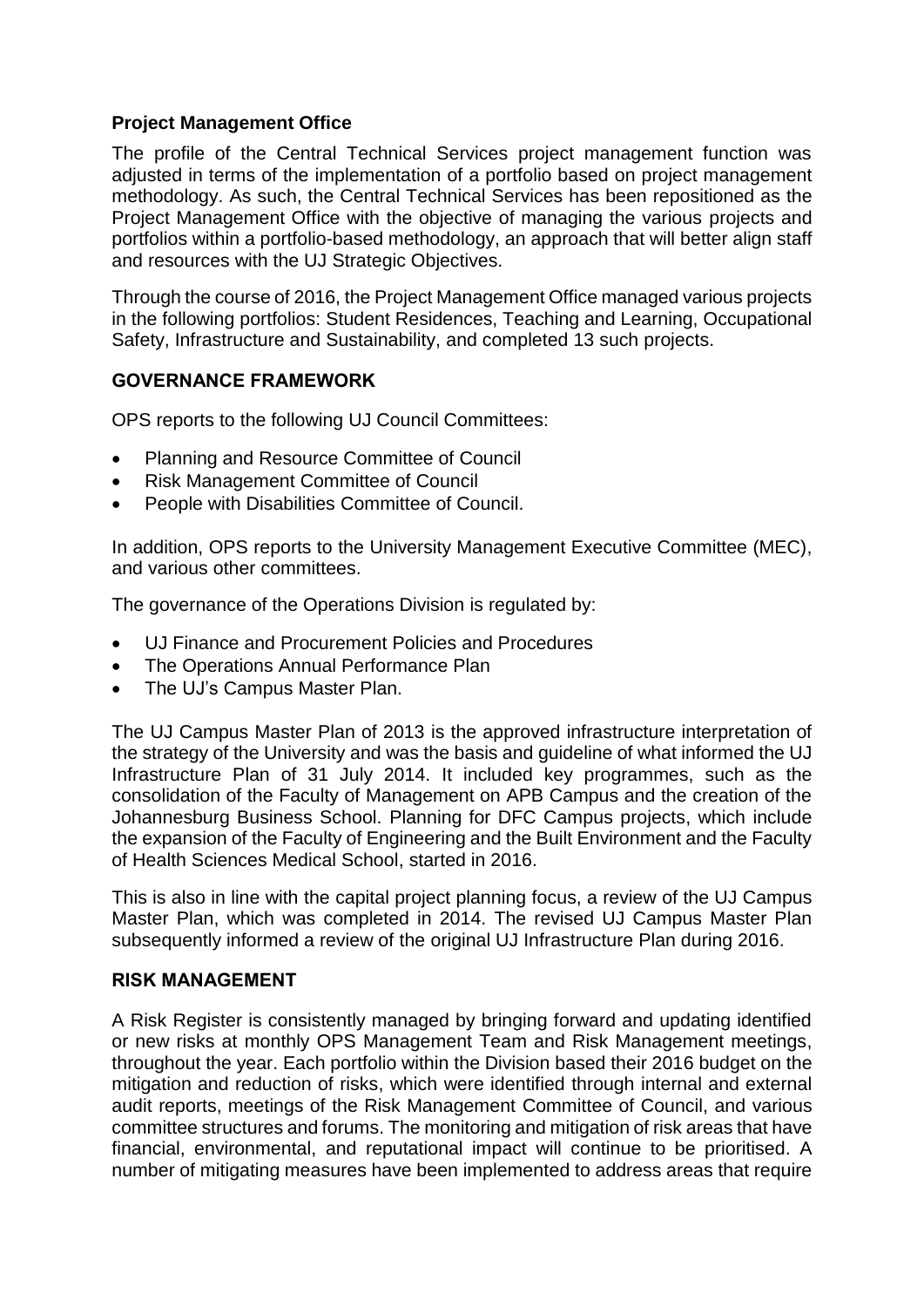more focus, and appropriate accountability has been assigned. In 2016, most risks were managed down; however, two risks, Residual Risks 15 (earthing wires) and 16 (backlog maintenance), remained the highest within the OPS environment.

# **Risks and mitigation interventions/initiatives**

- Lack of human resource capacity in CTS/PMO A lack of appropriately skilled human resource capacity continued to affect the quality of services as well as the ability to service the full scope of services required of CTS/PMO during 2016. HR has been actively engaging in recruitment towards the end of 2016 and into 2017 to fill vacant posts.
- Non-compliance with regard to fume cupboards, chemical storage cabinets and extraction systems – The project for the design, installation and upgrading of equipment and facilities for Phase 3 DFC Fume Cupboards made further progress in 2016. Funding allocations will allow Phase 4 to start in 2017.
- Non-compliance with regard to overcrowding in APK Library The Library Upgrade Project achieved practical completion on 27 June 2016, with smaller items subsequently completed. The outstanding component of the project is the DFC Library coffee shop, including the additional emergency exit stair and the lift for people with disabilities (PWD), which will be completed in 2017.
- Corporate Governance identified a risk with the signing of the Lift Contract maintenance agreements. The new PURCO Lift Contracts were sent for approval to Corporate Governance and for tender in June 2016. A total of 95% of the contracts were signed with work completed in 2016; outstanding contracts will still be finalised for signoff.
- Renewal of maintenance contracts for 2017 New risks were identified in 2016 relating to maintenance contracts that had expired or were set to expire at the end of 2016. Engagements were held with service providers and Procurement to identify and mitigate potential risks to service delivery. The resolution was to renew contracts on a monthly basis, while the tendering process for new tenders and contracts or contract renewals was being finalised for 2017.
- The Deloitte Audit in 2015 had identified a number of shortcomings in the maintenance processes as well as the Archibus system. During 2016, mitigation efforts resulted in the completion of 80% of the preventive maintenance information in Archibus.
- The Capital Projects Planning and Execution Internal Audit Report issued in June 2015 with specific reference to governance, project prioritisation and business case development required additional implementation of the management action plans to resolve the audit findings during 2016, with the following table identifying progress made in this regard:

# **Table 2: Resolution of audit findings for capital projects planning and execution with reference to governance, project prioritisation and business**

| case                      |                                                    |                                    |                                                        |                                                  |  |  |  |
|---------------------------|----------------------------------------------------|------------------------------------|--------------------------------------------------------|--------------------------------------------------|--|--|--|
|                           | <b>Number of Findings</b>                          |                                    |                                                        |                                                  |  |  |  |
| <b>Previous</b><br>Rating | <b>Total</b><br><b>Previous</b><br><b>Findings</b> | <b>Findings</b><br><b>Resolved</b> | <b>Findings</b><br><b>Partially</b><br><b>Resolved</b> | <b>Findings</b><br><b>Not</b><br><b>Resolved</b> |  |  |  |
| Major                     | b                                                  | b                                  |                                                        |                                                  |  |  |  |
| Significant               | 3                                                  |                                    |                                                        |                                                  |  |  |  |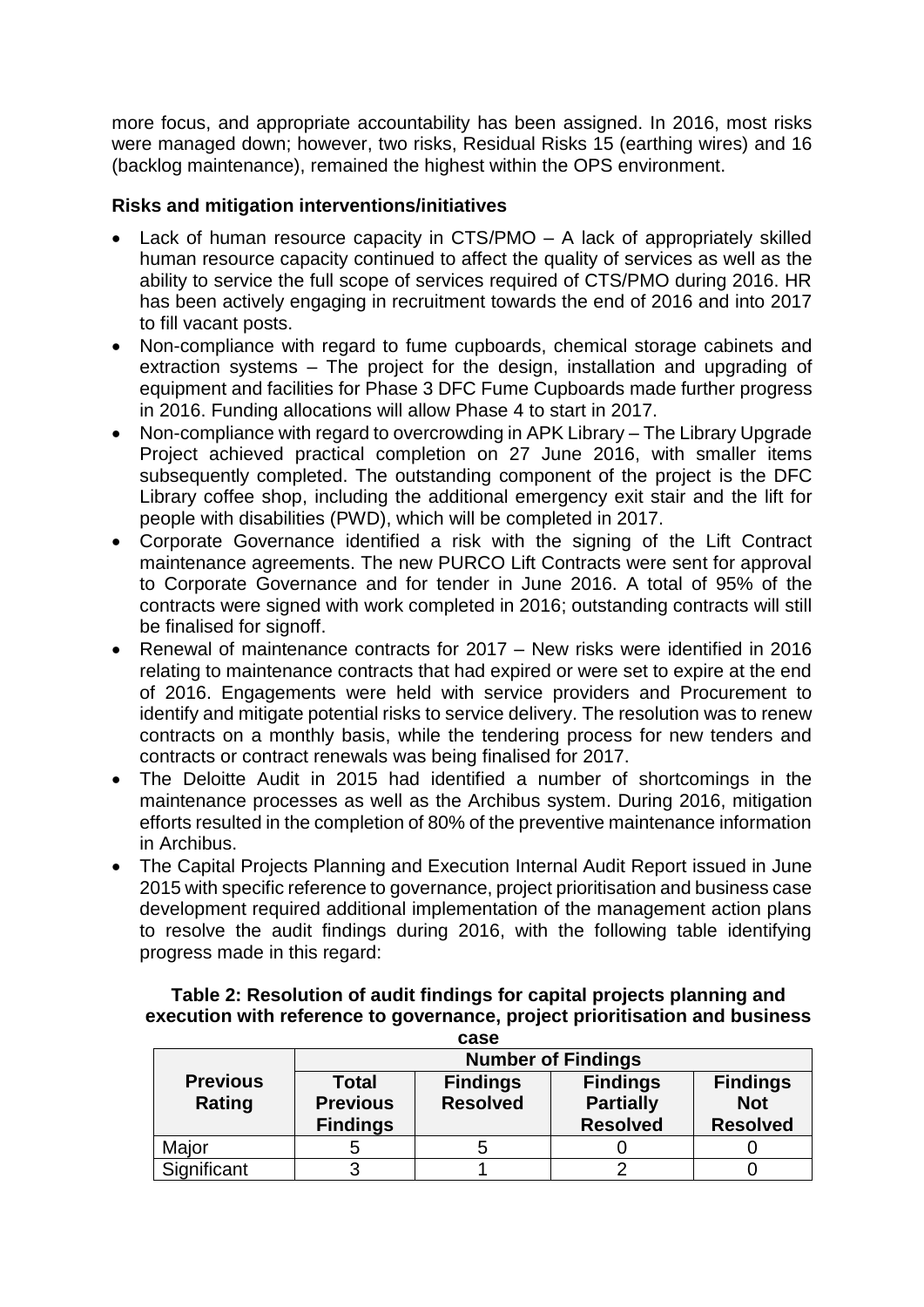| Minor        |                |     |               |    |
|--------------|----------------|-----|---------------|----|
| <b>Total</b> |                |     |               |    |
| Percentage   | $^{\circ}00\%$ | 88% | 1 つり/<br>Z 70 | 0% |

# *Way forward*

Effective financial governance, internal controls and risk management are essential elements for the sustainability and growth of the institution. The number of risks with a rating of over 16 (residual risks) is targeted to decrease to 10 in 2017, with further annual reductions to four by 2020. Of the 2016 internal audit queries, 60% were resolved by OPS in 2016. All senior staff members were trained in critical risk management techniques. Greater awareness and knowledge will reduce and ultimately eliminate the number of failed projects due to risk issues not being identified during the decision-making process.

The implementation of the management action plan deriving from Internal Audit reached 30% in 2016, which was the target for the year. This will increase to 100% in 2017. This process is guided by the implementation of the KPMG recommendations. Similarly, the implementation of the management action plan deriving from External Audit was set to reach 100% in 2016, but only 80% was achieved. Achievement of these targets will result in full implementation of the risk management action plan in 2017. The risk management function will be enhanced by the implementation of risk management strategies promoting compliance, risk management training and the creation of a Project Management Office Project. The PMO will be responsible for business case development, project prioritisation and project planning.

The most important project initiated in 2016 was the revamp of all lecture venues within the institution. This project will take 24 months to complete. The process will start with the assessment of all lecture venues and consultation with the academic sector, the Registrar and the Academic Development Centre, to determine criteria for future UJ lecture venues. Consultation with these stakeholders, which will be coordinated by the Registrar, will be followed by the submission of a proposal/recommendation to OPS at the end of April 2017. The renovation project will start in July 2017 and conclude in July 2019.

# **PERFORMANCE ANALYSIS**

The performance analysis was organised in terms of the key institutional strategic objectives for which the Operations Division has responsibility; and through reviews of performance against the key performance measures, as they are included in the Annual Performance Plan (APP).

#### **Strategic Objective 6: Fitness for Global Excellence and Stature**

**Responsible stewardship of the environment** relates largely to our response regarding energy and water consumption, reduction of the carbon footprint and waste management. The institution is required to reduce energy consumption at a rate of 10% per annum. With only a 1,3% reduction in 2016, this target was not achieved. A plan of action has been put in place to reduce energy consumption, and a more rigorous focus on monitoring both the monthly and annual electricity bill and a reduction in the percentage of unaccounted electricity delivery will be pursued to improve performance in this area.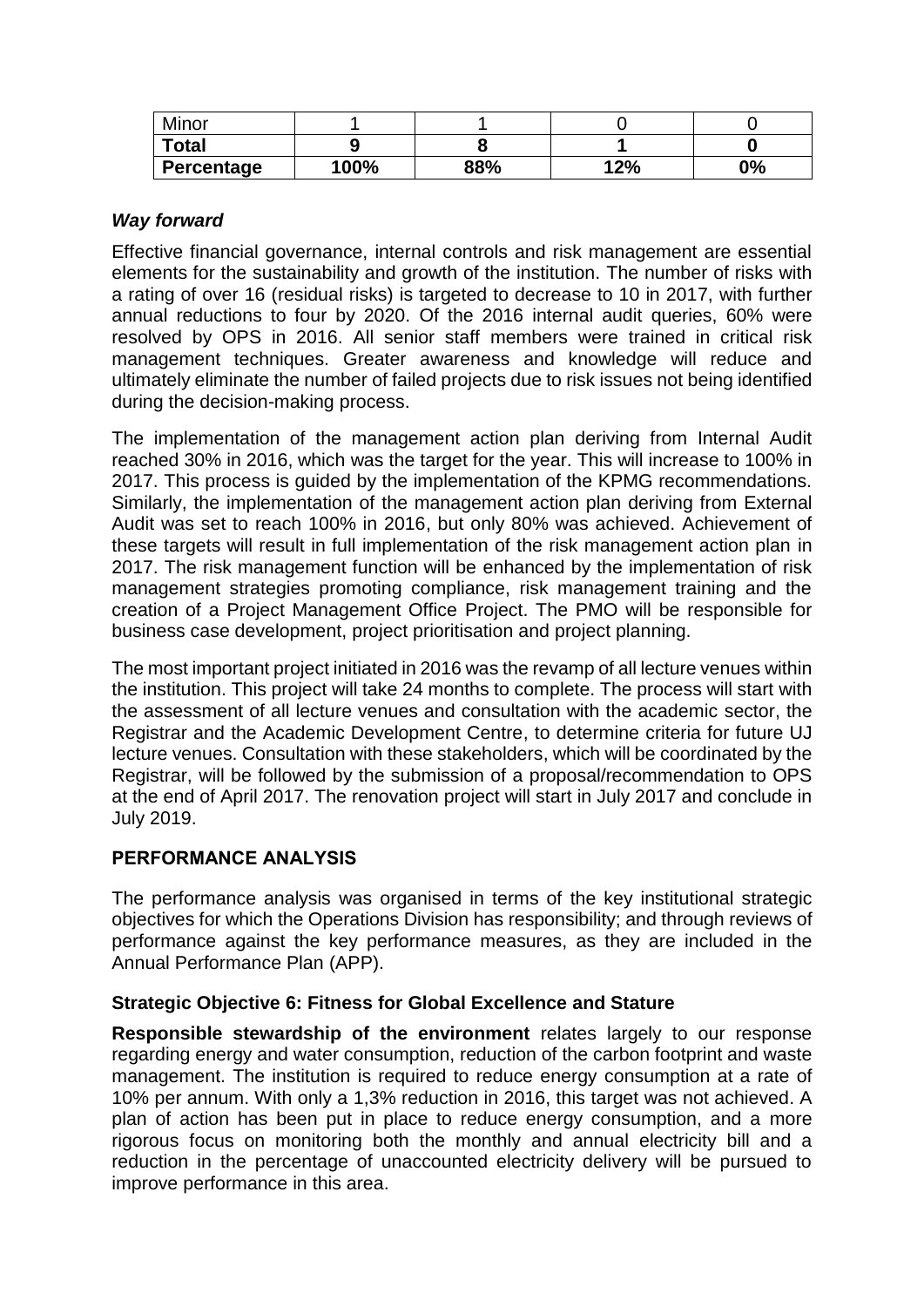With regard to water consumption, the target for usage reduction was 6% in 2016, and this target was achieved by a reduction of more than 12%. Average water usage per campus increased marginally by 2% from 693 078 kl in 2014 to 706 765 kl in 2016.

The institution managed to improve the level of reduction in the carbon footprint by 3.04% from 2015 to 2016, from 54 832 tons of CO2 in 2015 to 53 164 tons in 2016.

**Legal compliance** aims to improve the level of satisfaction with support divisions. Satisfaction with support divisions improved from 3,0% in 2014 to 3,5% in 2016.

#### **Strategic planning for maintenance of physical infrastructure at the University of Johannesburg**

The **maintenance strategy** relating to this objective improved drastically during 2016, especially at student residences. Much is still to be attended to as regards lecture venues. Although improvements have been recorded, the Division recognises the need to intensify efforts in the maintenance portfolio to ensure improvement in the quality of facilities and to provide a conducive environment for students to excel academically.

#### *Maintenance management*

The CTS/PMO is managing the Service Desk and Archibus Maintenance Management System in order to improve maintenance service delivery and establish a comprehensive maintenance strategy. Comprehensive maintenance consists of planned maintenance (PM) and reactive (unplanned) maintenance.

An assessment of the conditions of student residences was conducted with the assistance of BuiltCare, which included an assessment of the infrastructure changes required to meet the Government Gazetted Minimum Norms and Standards for Student Residential Housing.

#### *Reactive maintenance*

For reactive (unplanned) maintenance, CTS/PMO monitors the response by Campus Operations by means of a Service Level Performance Score (SLPS), which is a composite score that measures maintenance service response against a 48-hour standard. The score also incorporates a performance satisfaction rating by the client. Statistics of requests logged, processed and closed were used to calculate the SLPS figures with the aim of achieving a target of  $3.5$  (3 = Acceptable and  $5$  = Excellent). This includes a penalty for taking longer than two working days to respond to the client.

The graph below shows the overall maintenance performance for Operations in 2016. The overall average rating declined from 2015, with the average range being between 2.0 and 3.0, with a 3.0 achieved only in October 2016. Thus, performance was below the target of 3.5. A process to monitor performance for 2017 will be put in place.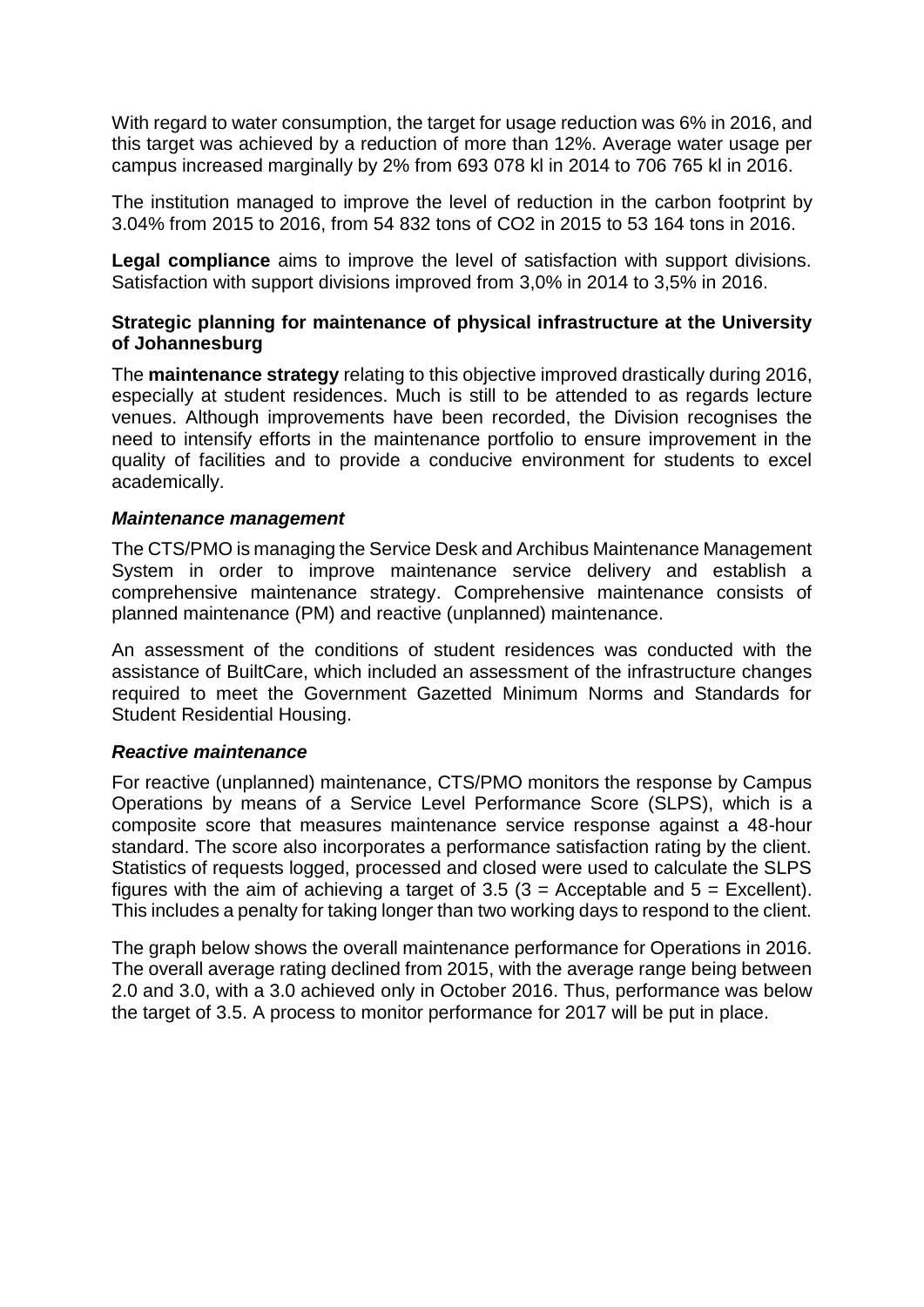

**Table 3: Operations overall activity and SLPS for 2016**

# *Preventative maintenance (PM)*

PM compliance refers to the percentage of completed versus issued PM work orders each month. For a particular month, all PM work should be executed by the last day of that month. Contractors and maintenance teams have up to the end of the first week of the new month to return all paper work for capturing into Archibus. The graph below shows the PM compliance monthly statistics for the year 2016. During 2016, overall preventative maintenance compliance averaged 97%.





# *Outstanding work requests*

During 2016, the Service Desk assisted in reducing the total number of outstanding work requests by regular reports and follow-up with the various staff on all campuses. The same target as in 2015 was adopted in 2016: to keep below 350 outstanding work requests. Outstanding work requests increased when full academic activities started.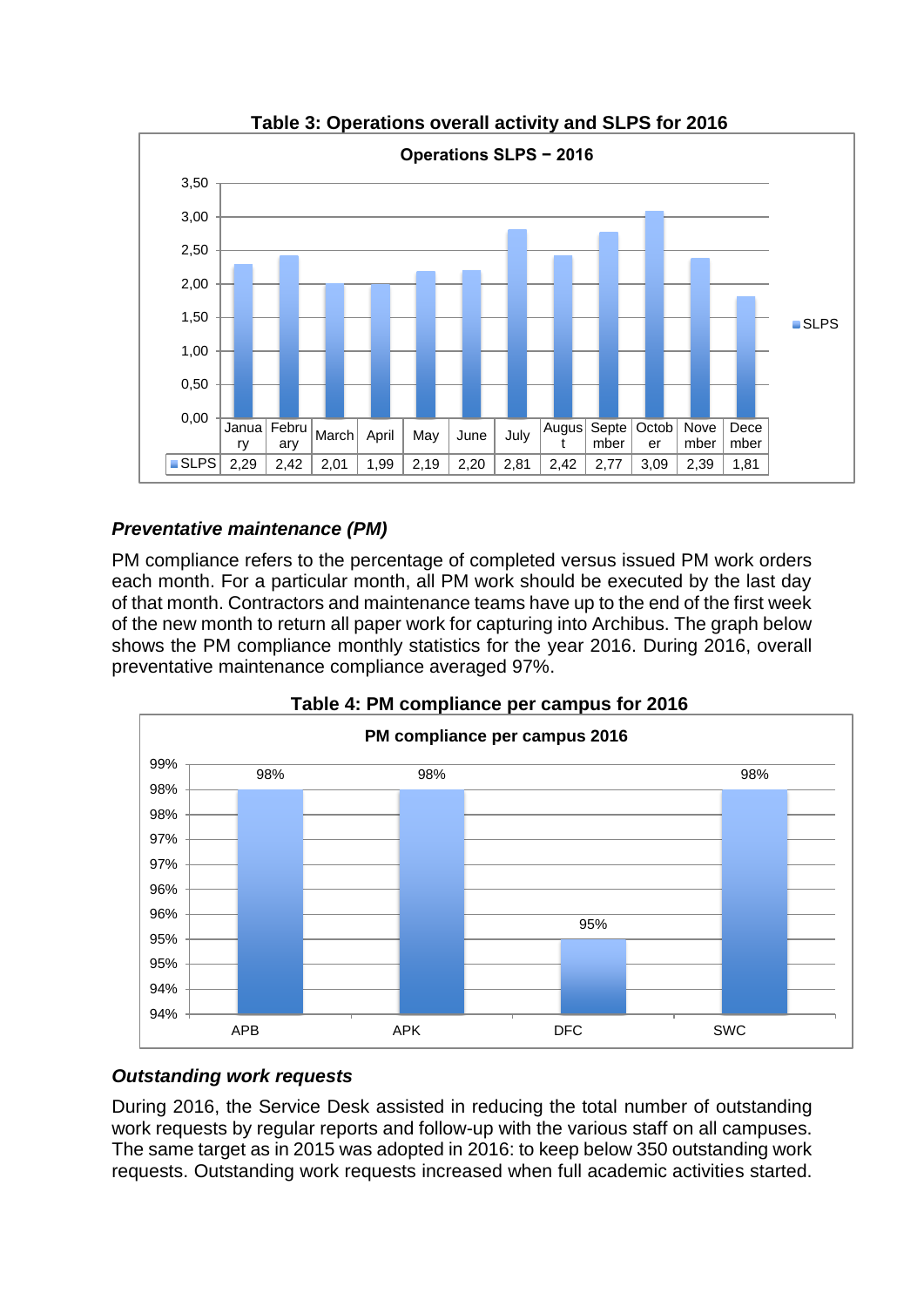This was reduced during the quieter recess periods. Lack of capacity in OPS to attend to and close out outstanding orders was a contributing factor to the statistics.

The average score (condition rating) for the institution's buildings remains at 2, which implies that UJ's buildings are still in good condition. The Division's focus for 2017 is on improving lecture venues and access to buildings for people with disabilities.

# *Backlog maintenance*

The University's maintenance backlog amounted to R520 million in 2014. The plan is to reduce this on an annual basis, through allocating 35% of the Maintenance Project Budget to this challenge. In 2016, the backlog maintenance was reduced at all UJ residences (at APB, DFC, SWC and 5 of 15 residences at APK). Attention will be given to the remaining 67% of the APK residences in 2017. The plan to reduce backlog as regards lecture venues starts in June 2017. The revamp process will take 24 months and will commence in June 2017.

Universal access (access to UJ buildings by PWD) has been identified as a new key performance area that will be supported by measuring the percentage of building space accessible for the disabled as well as compliance with the South African National Standard 10400 Part S of 2011 (Facilities for persons with disabilities). The Disability Infrastructure Audit Plan will guide focus in this new area. The intention is to review the policy on an annual basis to ensure this group is adequately covered.

# **Safety and security**

# *Protection of the physical infrastructure of the University and of the staff, students and members of the public*

Addressing contact crime and contact related crime at UJ campuses was an ongoing process in 2016. Crime statistics are slowly decreasing. However, vandalism of buildings is on the increase, due to student protests during the #FeesMustFall campaigns.

The property related crimes performance area also recorded mixed results during 2016:

- Burglary at student residential premises decreased;
- Burglary at laboratories, lecture venues and libraries increased due to student protests;
- Theft of motor vehicles and motor cycles decreased;
- Theft of computers and tablets increased.

Challenges in this area will be addressed by the following new measures from 2017: the percentage of students and staff checked who exceed specified alcohol limits; the average time to respond to an emergency; the percentage of investigations finalised within 30 days; and the percentage of firearm investigations resulting in a referral for criminal prosecutions. Performance improvements will also be encouraged through enhancements of the Safety and Security Strategy.

Protection Services is completing an audit of all CCTV cameras to identify their location and functionality.